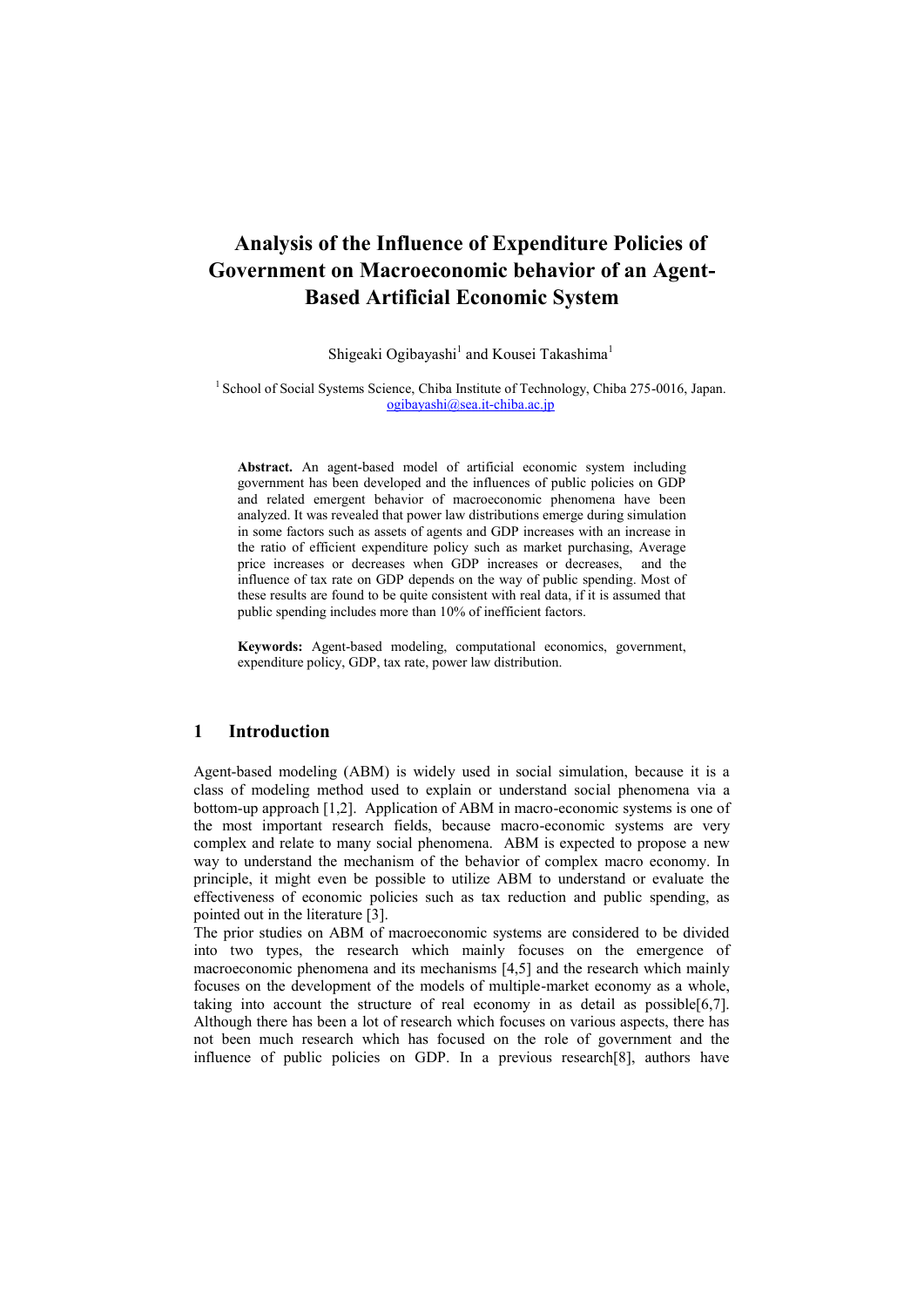constructed a simple artificial economic model composed of consumers, three types of producers, and a bank, and revealed that this simple model reproduces fundamental economic behavior such as loose equilibrium in price, business cycle due to capital investment, influence of money supply on GDP, etc.

In this study, an agent based model of an artificial economic system including government has been developed based on the authors' previous model. Using the model, the influences of public policies on GDP and related emergent behavior of macro-economic phenomena has been analyzed. The obtained results are compared with those of a real system to check whether the model reproduces the real phenomena.

# **2 Simulation Model**

The agent-based model of an artificial economic system in the present study is composed of consumers, producers, a bank and government as autonomous decision making agents as shown in equation (1). It is assumed that producers are divided into 3 types of agents, i.e. retailers who produce final products for consumers, wholesalers who produce and supply raw materials for retailers and an equipment maker who supplies equipment for production for other types of producers. Consumers are divided into private employees who work for a private company and public employees who work for the government. Each agent has state variables and rules of actions. Market also has state variables although it does not have rules of actions. State variables of each agent, related to cash and deposit, at the beginning of each fiscal period are given in equation (2).

: , : , : ker : , : , : , : { , , , }, { , , } *R Retailer W Wholesaler E Equipment ma C Consumer P Producer B Bank G Government Agent CP BG P R W E* (**1**) 1 1 1 *i poricy k {C} i 1 k i i G i G i 1 P k {C} i 1 k i 1 P i 1 P i 1 P i 1 P i P i 1 0 C i 1 withdraw i 1 C i C 0 buy i 1 withdraw i 1 C i 1 C i C MC MC Tax revenue wage Expenditur e MD MD {Sales Interest (Cost wage )}(1 cTaxrate) Repayment MD MD (1 r ) (1 b)x a Interest MC MC MD r Expenditur e bx a i 1 Tax revenue (wage iTaxrate) {Sales Interest (Cost wage )}cTaxrate Consumptionbudget a bx MD r , Expenditur e Market purchasing Firm subsidy x wage (1 iTaxrate) , wage Const wage Bonus where, k {P} k {C} i 1 k i 1 P i 1 P i 1 P k {C} i 1 k i poricy withdraw i 1 i 0 i i i i i* (**2**)

| <i>i: Fiscal period</i> |                                                            |  | suffix:Agent type                                                          |
|-------------------------|------------------------------------------------------------|--|----------------------------------------------------------------------------|
|                         | MC:Cash possessed by agent                                 |  | MD: Deposit of agent in the bank                                           |
|                         | $r_{without}$ $Ratio$ of withdrawal money to total deposit |  | Interest: Blance of interest paid by the bank                              |
|                         | Cost: Expenditure of retailer to buy rawmaterials          |  | Expenditure <sup>buy</sup> : Expenditure of consumer to buy retail product |
|                         | cTaxrate: corpration tax rate                              |  | iTaxrate: Income tax rate.                                                 |
|                         | Repayment: Decrease agent in the balance of loaned money   |  |                                                                            |

A set of actions of each agent composes a unit of period and one period is assumed to correspond to one month in the real system. During each period, some of the state variables of agents will change in its value due to the interaction between agents. At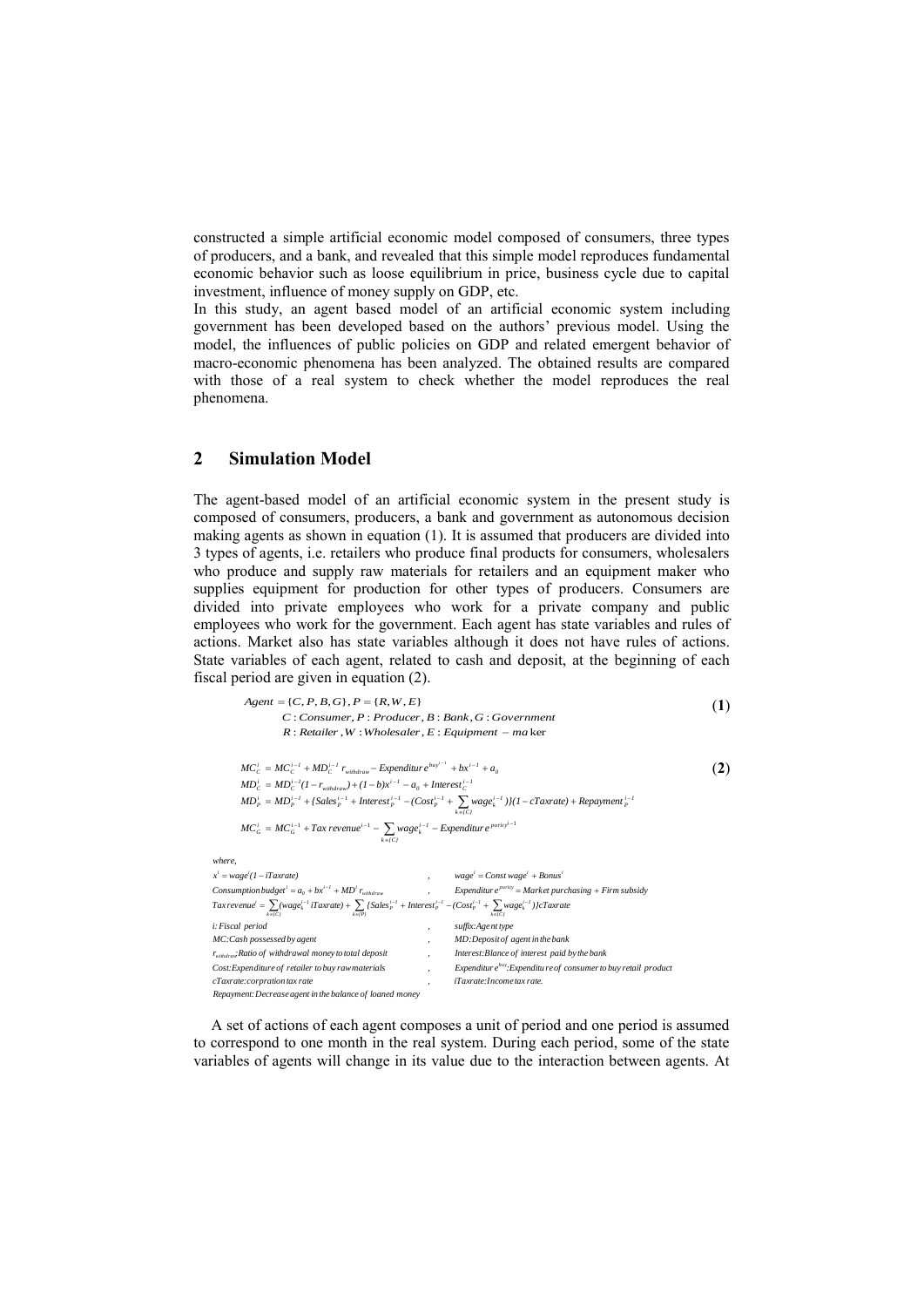the end of each fiscal period, each agent settles the accounts with double-entry bookkeeping method. By summing up the calculated data of all agents, an inputoutput table of the artificial system is defined and GDP is obtained at every fiscal period. The rules of actions of each type of agent are assumed as shown below.

### **2.1 Consumer Agent**

Consumer agents work at one of the producers, or at the government in case of public consumers, get wages, pay tax depending on their income and buy products supplied by retailers according to their utility functions within the limit of cash at hand. Cash at hand is defined as the sum of Keynesian consumption function and the money withdrawn from their bank accounts according to the withdrawal ratio as shown in equation (2). When there are goods of same class available in the market with different prices, the consumer is assumed to select and purchase the cheapest one among them. The utilities for each class of products are given randomly with uniform distribution at the start of the simulation.

# **2.2 Producer Agent**

Producers hire consumers as employees, pay wages, make production plans, produce products of several types, supply and sell them in the market, pay tax depending on their profit and deposit and withdraw money in the bank at every fiscal period. The wages are composed of a fixed salary which is assigned to each consumer randomly between lower and upper limits and a bonus which is given when the profit of the producer is positive. The amount of bonus is defined as the bonus ratio times of the producer's surplus money and uniformly assigned to each of the employees.

### **2.2.1 Retailer and Wholesaler**

The retailers and wholesalers decide both the amount and price of each class of products, where the price is increased or decreased depending on the amount of goods in stock at the end of the previous period. The amount of production is decided so that the probability of the occurrence of being out of stock is less than 5%, which is estimated based on the total sales during the most recent 10 periods. When the estimated price is less than the running cost per product, the minimum price is set to be the running cost. On the other hand, when the estimated amount of production is less than 70% of the production capacity, the minimum amount of production is set to be that amount. The production capacity Y is defined by a Cobb-Douglas type function as shown in equation (3), where K is the number of equipments for production, L is the number of employees and  $\alpha$  is 0.25.

$$
Y = AK^{\alpha}L^{1-\alpha} \tag{3}
$$

Retailers and wholesalers have initially one unit of equipment and increase the number one by one during the simulation by buying equipment from equipment maker when the production at maximum capacity continues for more than critical times. All of the necessary amount of money for investment is financed by the bank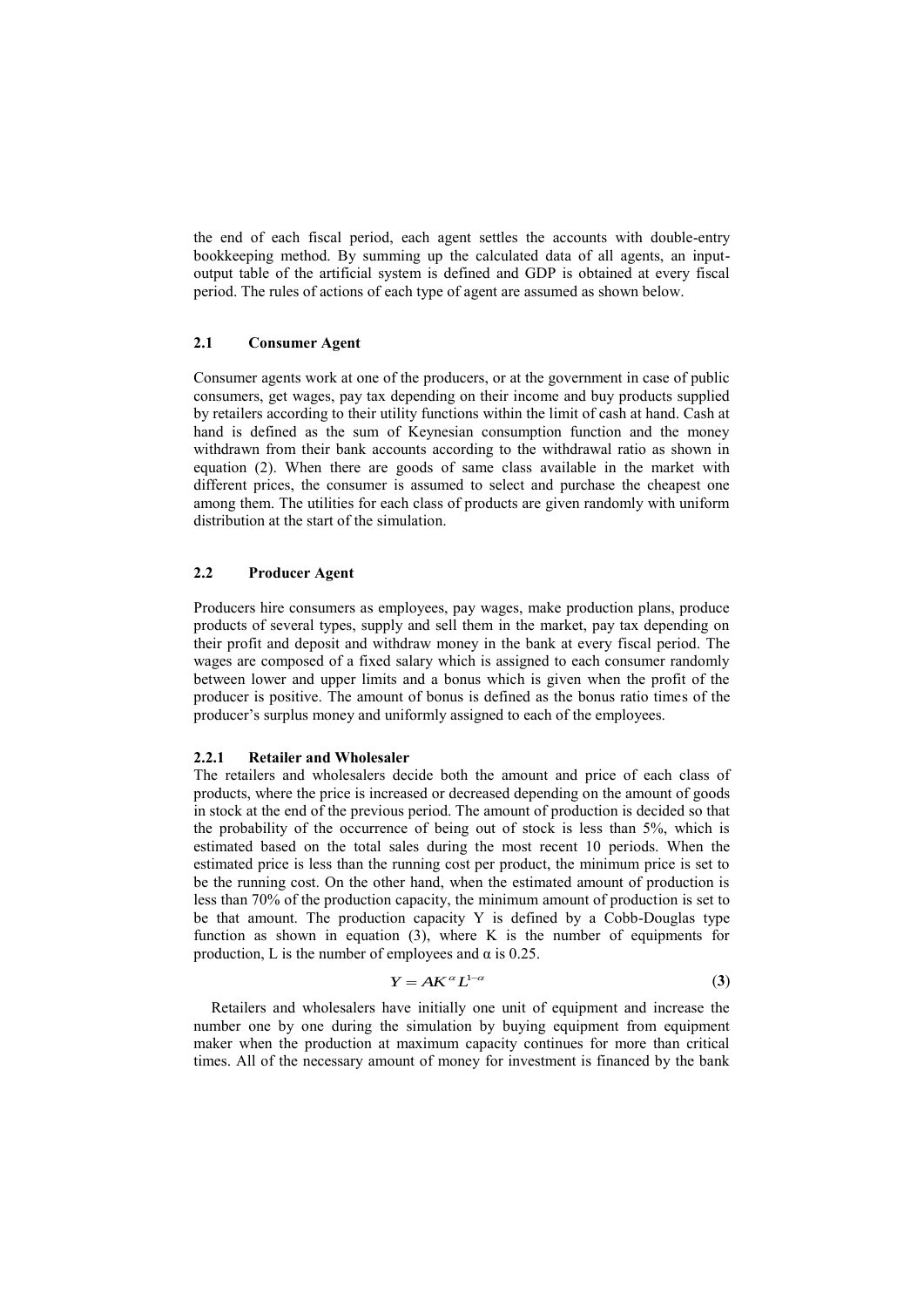and it is constantly paid back every period for constant repayment periods. Additional investment during the repayment periods is assumed to be not allowed.

Retailers and wholesalers also have a bankruptcy rule. When the period of no sales with respect to a certain class of products continues for more than critical times, the producer quits production of that class of product. The producer goes bankrupt when he quits the production of all classes of products.

In addition, retailers require one unit of raw material for the production of one unit of product and buy the necessary amount of material in the market according to their production plans. When the amount of material available in the market is less than the required number, the amount of products to be produced is limited to that amount.

Retailers also have a layoff rule. When the period of deficit continues for more than a critical time, one of the employees is laid off and assigned to the producer whose amount of accumulated profit is the largest among producers.

#### **2.2.2 Equipment Maker**

The equipment maker produces equipment according to the requirement from the retailers and wholesalers within the limit of production capacity. The price of the equipment is assumed to be constant in the present study.

## **2.3 Bank Agent**

The bank keeps surplus money of other agents in their bank accounts, and lends money as a long term loan to producers according to their demands for investment with the interest rate of 3%. The bank also pays wages to the employees and pays tax to the government according to the interest income. The bank also lends money as a short term loan to the producers according to their requirement when their working capital becomes short. In the present study, the initial amount of funds in the bank is set to be very large so that there is no limitation on lending money to meet the demand of producers except that additional requirement of long term loans is not fulfilled during the repayment stage.

## **2.4 Government Agent**

The government collects tax from the producers and consumers in the form of corporation tax and income tax respectively, pays wages to the public employees and spends the resultant money for public spending according to the expenditure policy in every fiscal period. Corporation tax is only collected when the profit of the producer is positive and tax rate is assumed to be constant. Income tax is collected according to the consumer's income and tax rate is also assumed to be a constant value. The wage of public employees is determined at each fiscal period so that it equals the average value of private employees' wage as the sum of fixed wage and bonus.

As the expenditure policies, market purchasing, firm subsidy and the combination of them are tested, assuming the extreme cases of effectiveness in public spending.

The market purchasing is an expenditure policy where the government directly purchases goods in the market with the market price. When there are goods of the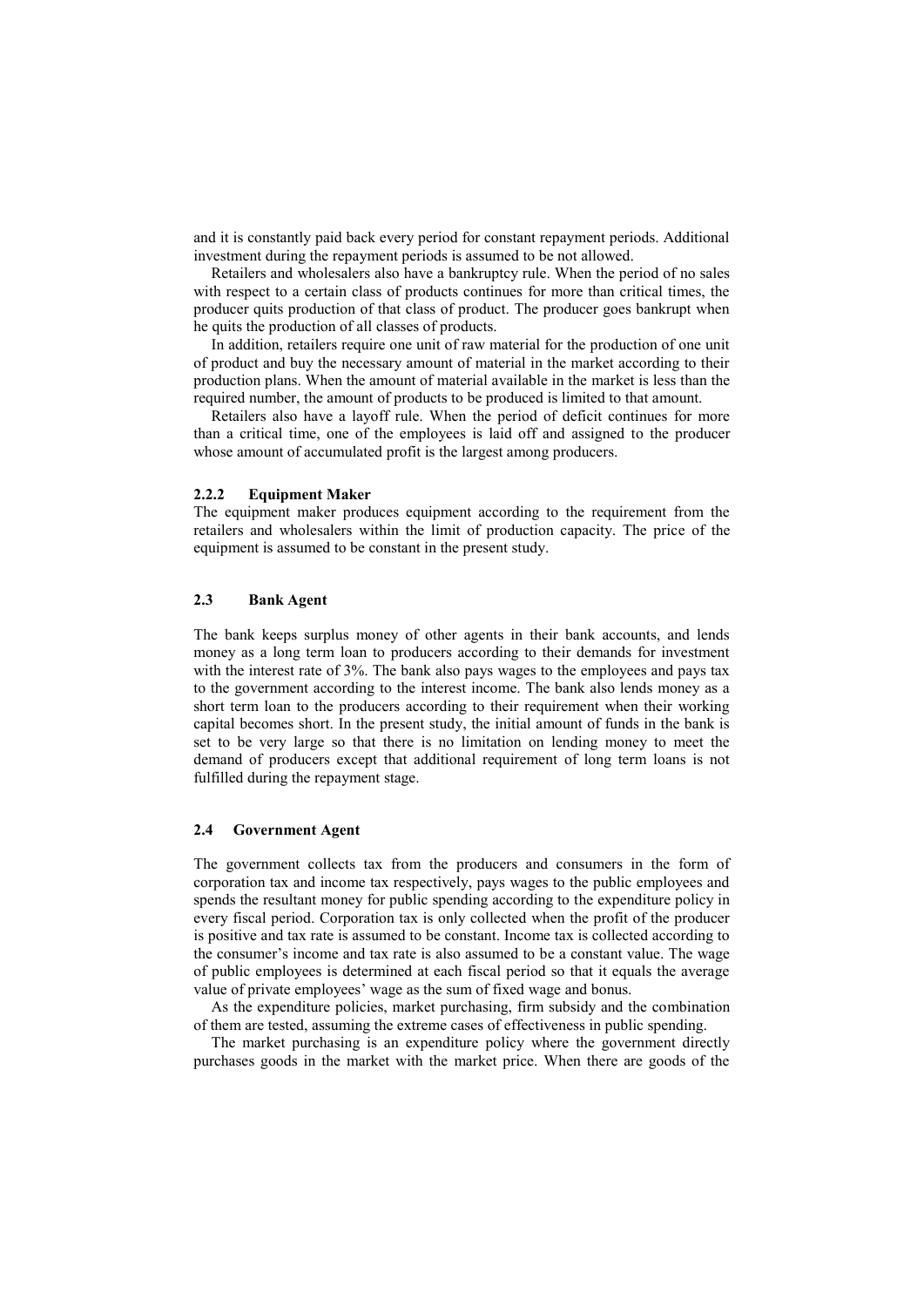same class available in the market with different prices, the government selects and purchases the cheapest one among them. This policy corresponds to the extreme case of efficient government spending where the government orders jobs to the firms in a completely competitive situation with the same price level expected in the market

The firm subsidy is an expenditure policy where the government evenly distributes funds to producers without any limitation of their use. This policy corresponds to the extreme case of inefficient spending where the government orders jobs to the firms with a much higher price level than expected in the market or pays money for the jobs which have no public meaning in the society.

# **3 Simulation Conditions**

A simulation program has been constructed using Microsoft Visual C++ with object oriented programming, where agents are represented as objects programmed as instances of classes. The numbers of agents are 100, 20, 3, 1, 1, 1, for consumer, retailer, wholesaler, equipment maker, bank and government respectively. The influences of expenditure policies by the government, tax rate and consumption function of consumers on the macroeconomic behavior of the system such as GDP, average price, etc are analyzed and compared with that of the condition without a government. The distributions of various factors, including consumer's assets, producer's assets as well as total sales, maximum difference in the price of products at each fiscal period and the difference in GDP during each period are also analyzed to confirm the emergent behaviors of macroeconomic phenomena.

| (a) Parameter values of the base run |                     | (b) Initial conditions of which change influence during each run of simulation |                                  |                            |  |  |
|--------------------------------------|---------------------|--------------------------------------------------------------------------------|----------------------------------|----------------------------|--|--|
| 360<br>Maximum fiscal periods        |                     | 30000~50000<br>Consumer deposit                                                |                                  |                            |  |  |
| Number of consumer                   | 100                 | Capital of R and W                                                             | 80000~160000                     |                            |  |  |
| Number of retailer                   | 20                  | Capital of equipment maker                                                     | 200000~220000                    |                            |  |  |
| Number of wholesaler                 | З                   | 96000000~104000000<br>Capital of bank                                          |                                  |                            |  |  |
| Number of equipment maker            |                     | $130 - 160$<br>Price of wholesaler products                                    |                                  |                            |  |  |
| Number of bank                       |                     | 2850~3150<br>Price of retailer products                                        |                                  |                            |  |  |
| Fixed salary                         | 7000~7500           | $300 - 200$<br>A in equation (3) for W                                         |                                  |                            |  |  |
| Bonus ratio                          | 0.95                | A in equation (3) for R<br>$18 - 8$                                            |                                  |                            |  |  |
| Number of product class              | 12                  |                                                                                |                                  |                            |  |  |
| Withdrawal ratio                     | $0 - 0.5$           | (c ) Variable parameters as experimental levels                                |                                  |                            |  |  |
| Loan Interest                        | 3%                  |                                                                                | Without government               | With government            |  |  |
| Deposit interest rates               | 0.50%               | Number of government employees                                                 | 0                                |                            |  |  |
| Repayment period                     | 120                 | Number of retailer employees                                                   | 88                               | 85                         |  |  |
| Investment value                     | 500000              | Number of wholesaler employees                                                 | 9                                | 9                          |  |  |
| Critical flag number for<br>10       |                     | Number of equipment                                                            | $\overline{c}$<br>$\overline{c}$ |                            |  |  |
| investment                           |                     | maker employees                                                                |                                  |                            |  |  |
| Critical flag number for             | 20                  | Number of bank employees                                                       |                                  |                            |  |  |
| to stop production                   |                     | Income tax rate                                                                |                                  | 10~40%(10% intervals)      |  |  |
| Critical flag number for             | 5                   | Corporation tax rate                                                           |                                  | 10~40%(10% intervals)      |  |  |
| dismissal                            |                     | Budget ratio of firm subsidy                                                   |                                  | $0 \sim 1$ (0.1 intervals) |  |  |
| The lower                            | 70% of its          | Budget ratio market purchasing                                                 |                                  | $0 \sim 1(0.1$ intervals)  |  |  |
| limit of production                  | production capacity |                                                                                |                                  |                            |  |  |

**Table 1.** Simulation conditions.

Simulation conditions are given in the Table 1, which are divided into three tables, fixed parameters whose values are constant, initial conditions whose values may change during each run of simulation, and simulation parameters which are constant but changed for each run of simulation to clarify their influence on macroeconomic behavior in the present artificial economic system. As shown in Table 1(a), each run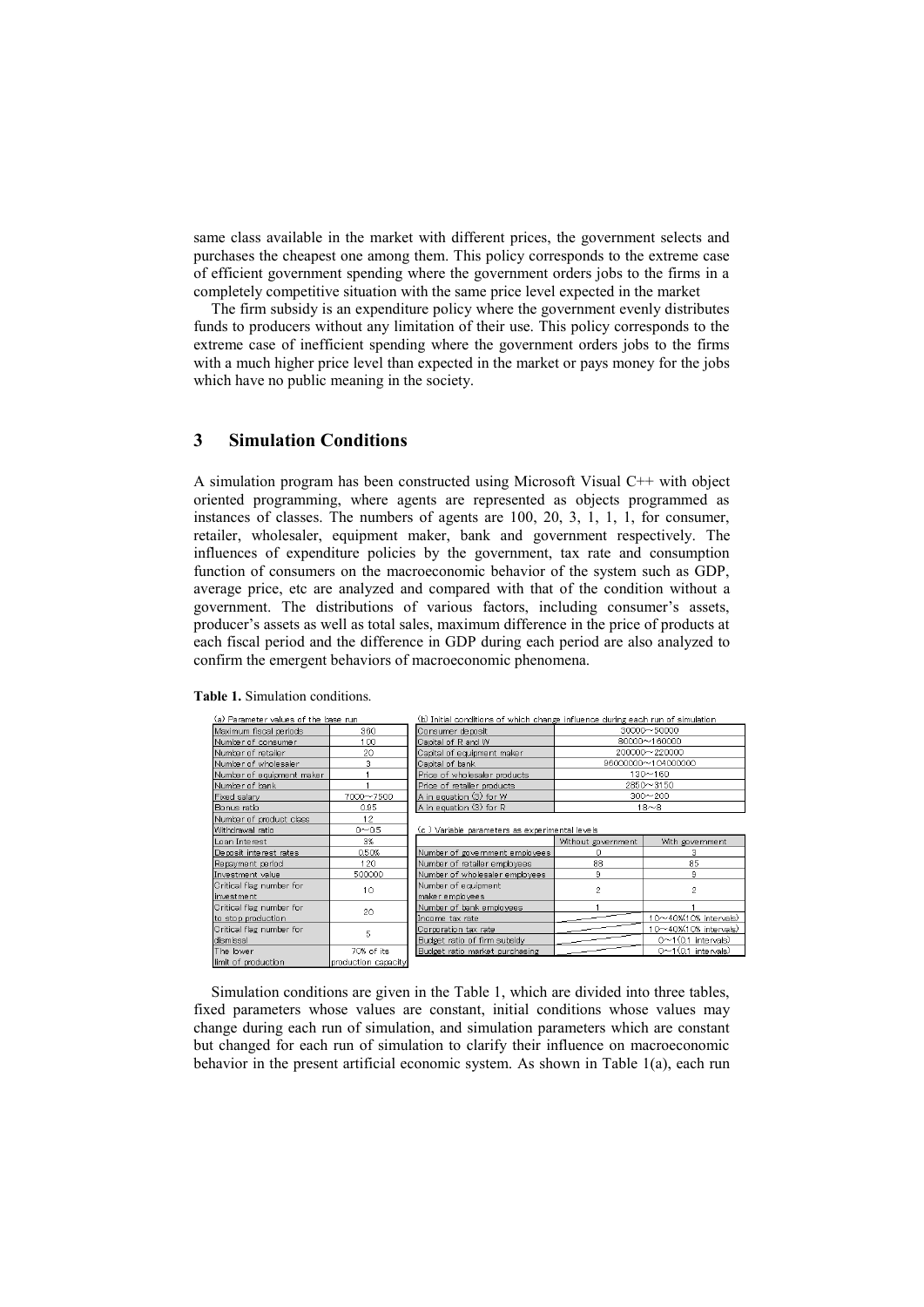of simulation includes 360 periods and repayment period of producers is assumed to be 120. Expenditure policies of government and tax rate are changed as experimental conditions as shown in Table 1(c) and their influence on GDP or other economic factors are investigated.

Among these values, number of agents, bonus rate and initial capital of agents are determined so that they are almost minimal under the condition of the occurrence of stable fund circulation.

# **4 Simulation Results**

#### **4.1 Emergent Properties in the Present Artificial Economic Systems**

Before analyzing the influence of public expenditure and tax rate on GDP, emergent behavior of macro-economic phenomena in the model such as the distributions of various factors are analyzed. Figure 1 shows the chronological change in GDP and Gini coefficient of consumers under the non-government condition. It is noted that GDP shows cyclic up-and-down movements in time, representing business cycles. The cycle of this long term business cycles is almost coincident with the repayment period 120. The primary cause of these business cycles is discussed in the authors' previous work [8] and considered as a result of finance and repayment of funds by producers for capital investment. The capital investment occurs as a result of emergent behavior due to the interaction among agents via market. Although initial assets of consumers, denoted by consumer's deposit in Table 1, is given by a uniform random number between 30000 and 50000, inequality of consumer's assets emerges and Gini coefficient varies between 0.2 and 0.6 during the simulation as shown in Figure1. It is also noted that the Gini coefficient shows peak values when GDP becomes local maximum although their behaviors are not so similar.



**Fig. 1.** Cyclic change on GDP(upper) and Gini coefficient (lower) under the condition without government.

Figure 2(a) shows the relationship between consumer's assets and the population who have that amount of assets, namely, the consumer's assets distribution. It is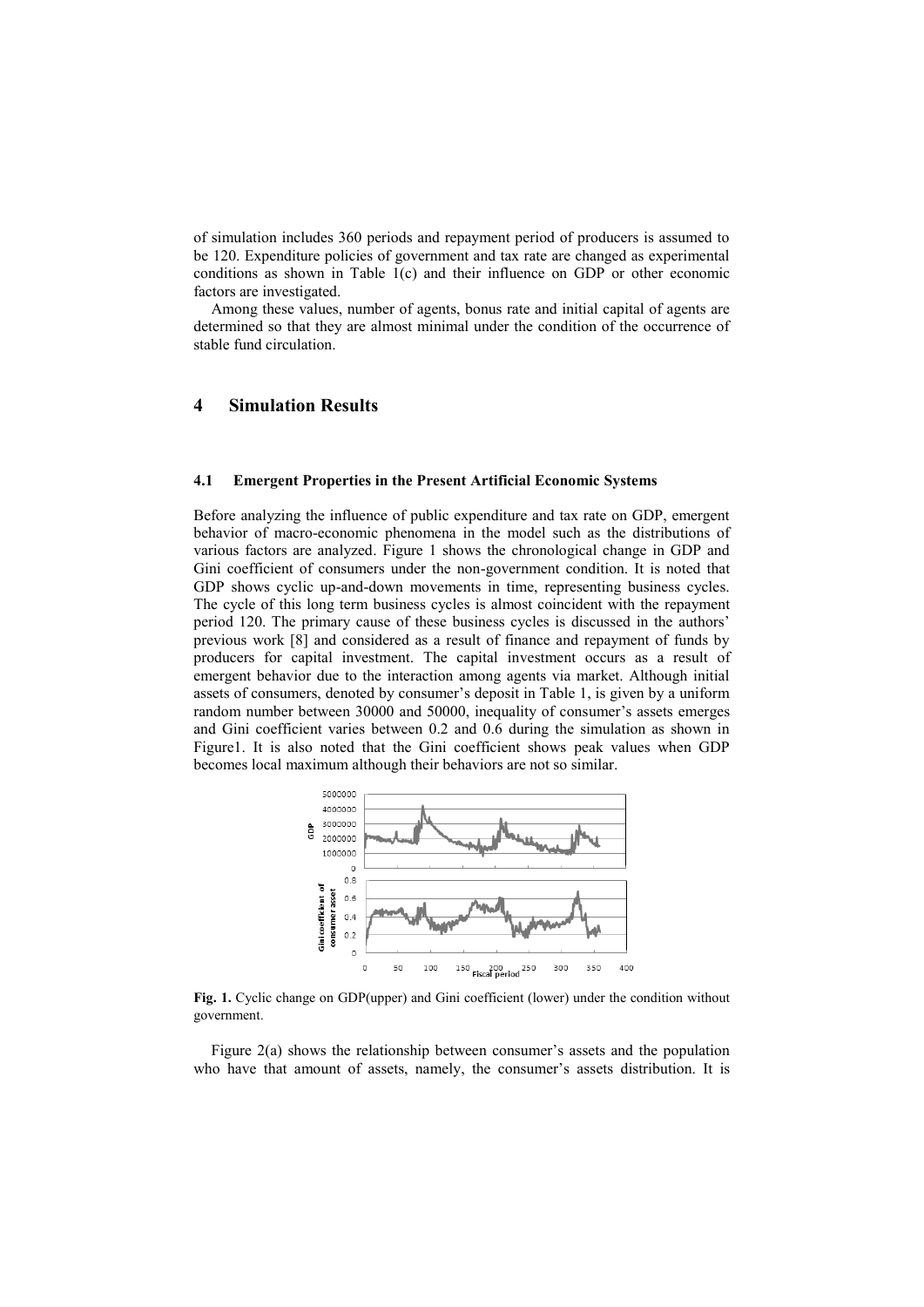clearly shown that consumer's assets distribution is represented by a power law distribution. It is noteworthy as shown in Figure 2(b) that the distribution of maximum difference in the price of same product class purchased in the market in each fiscal period is also represented by a power law distribution. Note that in the present model, the prices of the product of same product class in the market are in principle different , depending on the producers. Similarly, it is confirmed that the total sales and total assets of retailers also shows power law distribution.

As the power law distribution is one of the features of complex system [9], it is considered that these inequality behaviors of various factors such as consumer's assets, etc. are the properties emerged as a result of interactions among consumers and producers.

In addition, the absolute values of the change in GDP during each fiscal period also shows power law distribution as shown in Figure 3. Namely, although the long term business cycles are due to the finance and repayment of producers for capital investment, the fact that small short term variations shown in Figure 3 are represented by power low distribution suggests that the GDP in the present calculation is also an emergent property of artificial economic system as a result of interactions among agents.



**Fig. 2.** (a) Consumers' asset distribution (left) and (b) distribution of the maximum difference in the market price of same product class (right).



**Fig. 3.** Distribution of absolute value of the change in GDP during every fiscal period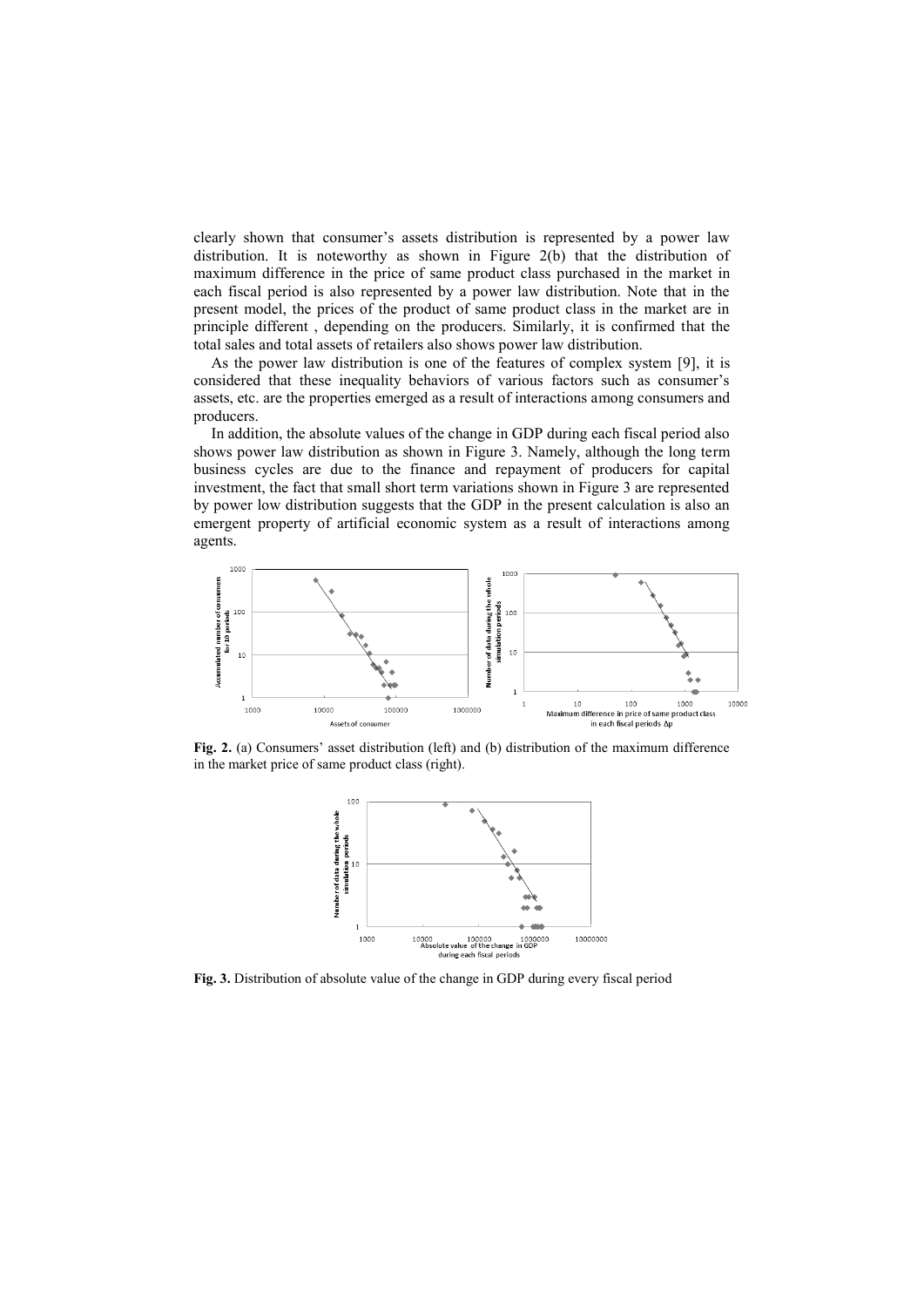### **4.2 Influence of Expenditure Policies of the Government on the Behavior of Macro-economy of the Artificial Economic System**

Under the condition with constant tax rate, the influences of two types of expenditure policies of government on GDP are analyzed and calculated GDP level is compared with the GDP without government. Two types of expenditure policies are market purchasing and firm subsidy which are defined as the extreme cases of efficient and inefficient way of public spending, respectively.

Figure 4 shows chronological change in GDP and average price of products in the market where these factors under the expenditure policy of market purchasing and firm subsidy are compared with those in the case without government. It is noted in Figure 4 that during the whole periods, the level of GDP is larger in the case of market purchasing and smaller in the case of firm subsidy than that in the case without government. The average price of products shows similar behavior with that of GDP. It is also noted in Figure 4 that there is a tendency for the price to increase or decrease as the GDP is increasing or decreasing. Thus, inflation or deflation proceeds when GDP is increasing or decreasing according to the present model.



**Fig. 4.** Influence of expenditure policies of the government on GDP (upper) and average price of retailer products (lower).

### **4.3 Influence of Tax Rate on GDP**

Influence of tax rate is dependent on public spending. Therefore, the ratio of market purchasing has been changed and the influence of income tax rate and corporation tax rate on GDP is analyzed for various ratios of market purchasing. Here, the ratio of market purchasing is defined by the amount of expenditure for market purchasing divided by the sum of the amount of expenditure for market purchasing and firm subsidy. Marginal propensity to consume is assumed to be 0.7 and GDP averaged for 360 periods is employed as the value of GDP.

The influence of tax rate on GDP is shown in Figure 5 for various ratios of market purchasing. In case of 100% of the ratio of market purchasing, GDP increases with increasing income tax rate as shown in Figure 5(a). This tendency is considered to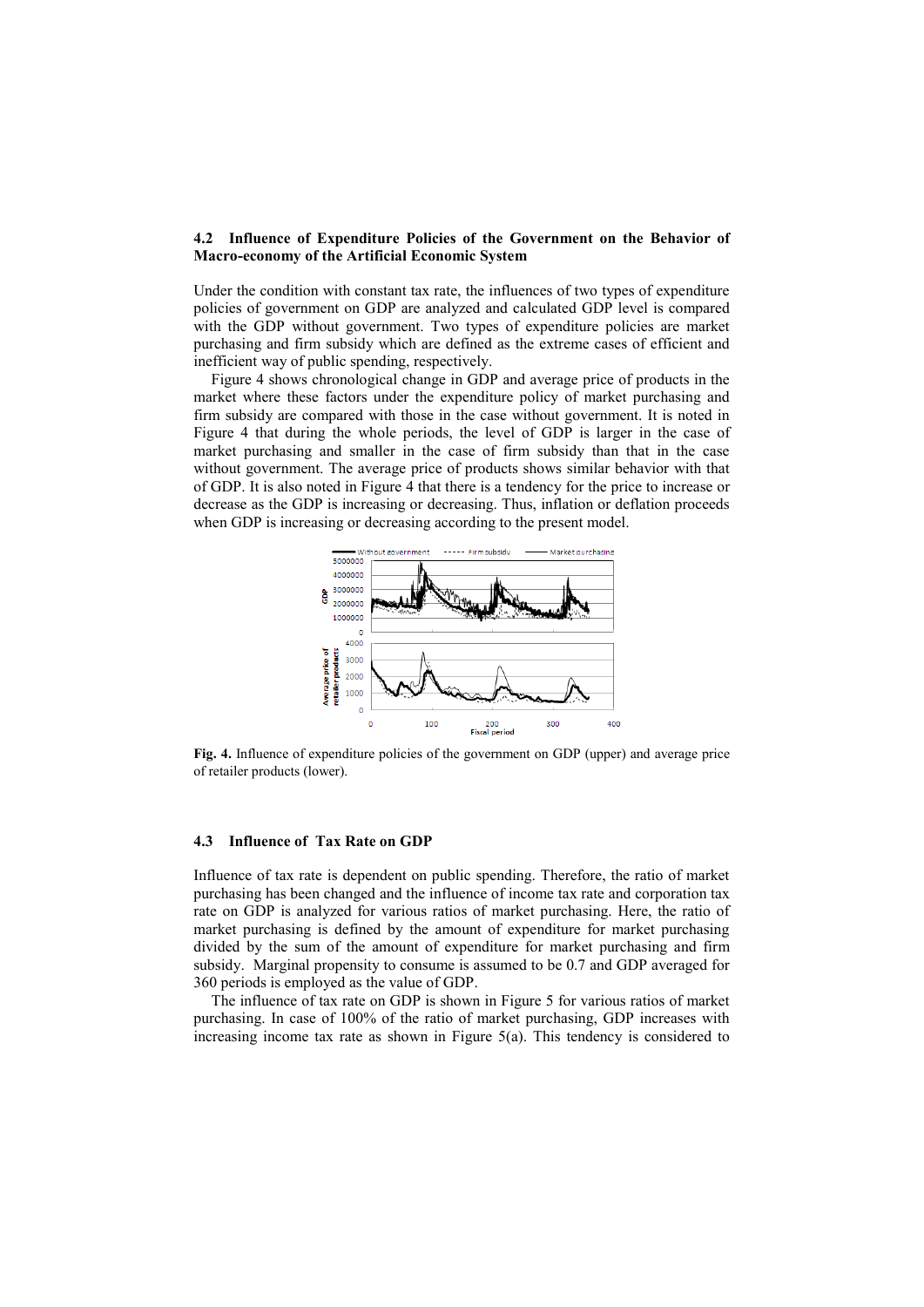result because the money which is to be transferred to the consumer's bank account in the form of deposit is collected by the government and consumed for buying products in the market, thus increasing the demand in the market.

In case of 0% of market purchasing, that means 100% of firm subsidy, GDP remarkably decreases with an increase in income tax rate. This tendency is considered to result because government funds obtained by collecting tax are transferred to the firm's bank account almost without increasing consumer's income and money supply in the market. It is noteworthy that this negative correlation of GDP with income tax rate is observed in Figure 5(a) when the ratio of market purchasing is less than 90%. This result suggests that if a negative correlation of GDP with income tax rate is observed in the real system, it possibly means that the government expenditure includes more than 10% of inefficient way of public spending. The comparison of the present result with real data will be discussed in the next section.

The multipliers of the reduction of income tax rate on GDP are also calculated and it was revealed that the calculated multiplier varies between 0 and 1.3, corresponding to the ratio of market purchasing between 90% and 0%.

The influence of corporation tax is shown in Figure 5(b) for various ratios of market purchasing. In contrast to the influence of income tax rate, GDP increases with an increase in corporation tax rate regardless of the ratio of market purchasing. This tendency is considered to result because, under the condition of present study where overseas market and labor market are neglected, the money which is to be transferred to the firm's bank account is collected by the government and more or less consumed in the market, thus increasing the demand in the market. Even in case of 100% of firm subsidy, tendency is the same because the redistributed funds to the firms are partly transferred to the consumer, resulting the increase in the demand in the market.



**Fig. 5.** (a) Influence of income tax rate (left) and (b) influence of corporation tax rate (right) on GDP averaged for 360 periods

### **4.4 Influence of Marginal Propensity to Consume on GDP**

The influence of marginal propensity to consume on GDP is analyzed for various ratios of market purchasing, where income tax rate and corporation tax rate are both fixed to be 20%. It was confirmed as shown in Figure 6 that GDP increases with an increase in the ratio of market purchasing and decreases with a decrease in the marginal propensity to consume regardless of the ratio of market purchasing. GDP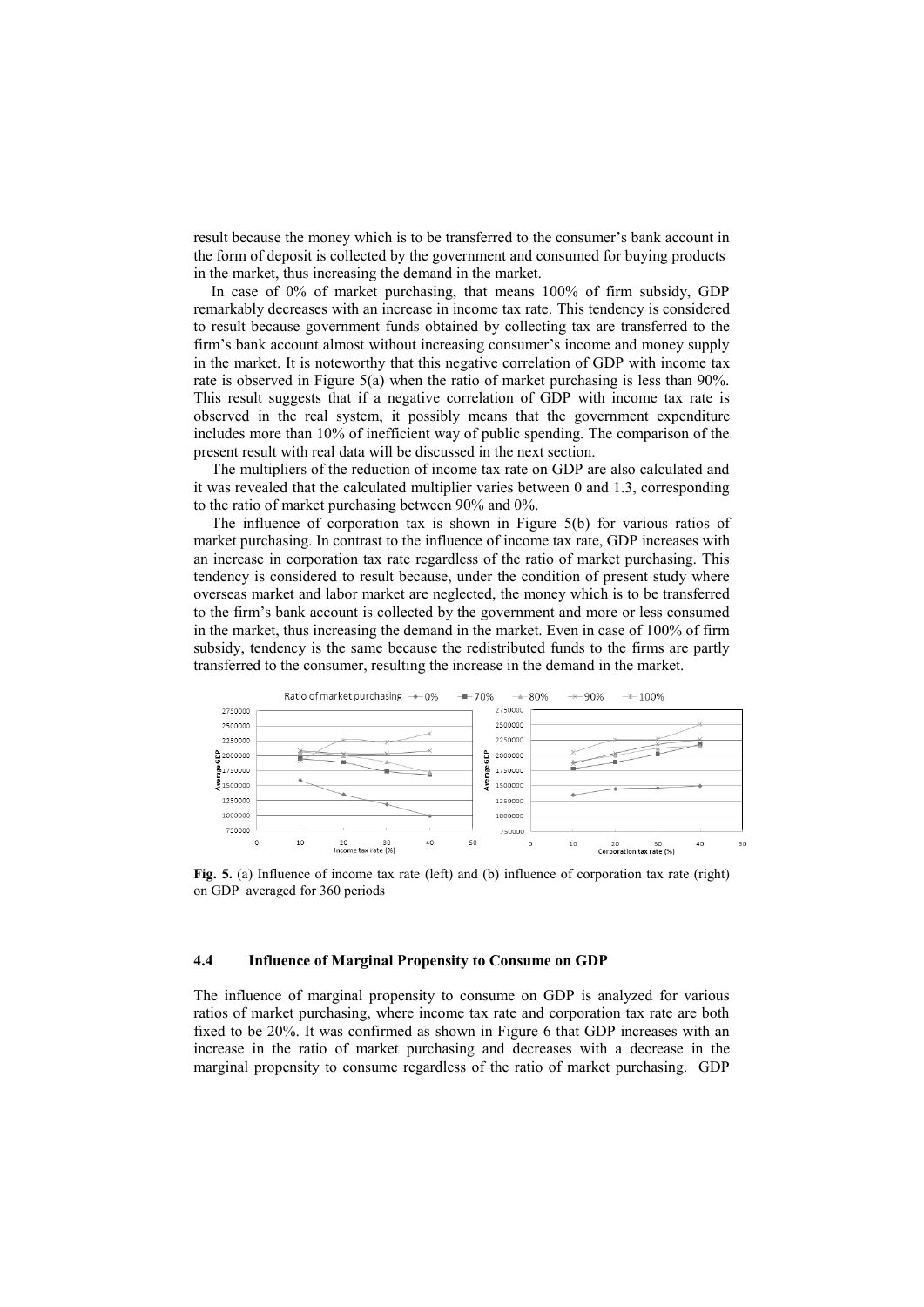level exceeds that of non-government condition when the ratio of market purchasing is more than 70% or 80%, depending on the marginal propensity to consume.

It was also revealed that the multipliers of the reduction of income tax rate on GDP decreases with a decrease in marginal propensity to consume.



**Fig. 6.** Influence of marginal propensity to consume on GDP averaged for 360 periods.

### **5 Discussions**

As shown in Figure 4, there is a tendency for the price to increase or decrease as the GDP increases or decreases. This tendency is compared with real data. The chronological data of GDP and consumer prices in G7 countries for more than 10 years are available in the IMF world economic outlook database [10]. Figure 7 shows the relationship between annual growth rates of GDP and increasing rates of consumer's prices in Japan during 1980 to 2010. As shown in Figure 7 that positive correlation between growth rate of GDP and increasing rate of consumer's prices is observed. It is noted that inflation or deflation is observed in most of the 23 years of positive GDP growth rate or in most of the 7 years of negative GDP growth rate. This result is qualitatively coincident with the calculated result of present study.

Influence of income tax rate and corporation tax rate on GDP calculated in the present study has been compared with the observed tendency in the real economic system where estimated results using "Short-Run Macroeconometric Model for Japanese economy" reported in the literature [11,12] are assumed to be the real data. Table 2 shows the estimated multipliers on GDP when income tax or corporation tax is reduced for 3 years by the amount corresponding to 1% of nominal GDP [12].

As shown in Table 2, reduction of the income tax rate will result in the increase of GDP in the real economy in Japan. The multipliers of tax reduction on GDP range between 0.2 and 1.2, which are close to the calculated value if government expenditure in the real system is assumed to include more than 10% of inefficient way of public spending.

From this point of view, the present results on the influence of income tax rate on GDP is in good agreement in its tendency with the real data, if it is assumed that the way of public spending by the government is not perfectly efficient, but includes some amount of inefficient factors. This might be reasonable to occur because, when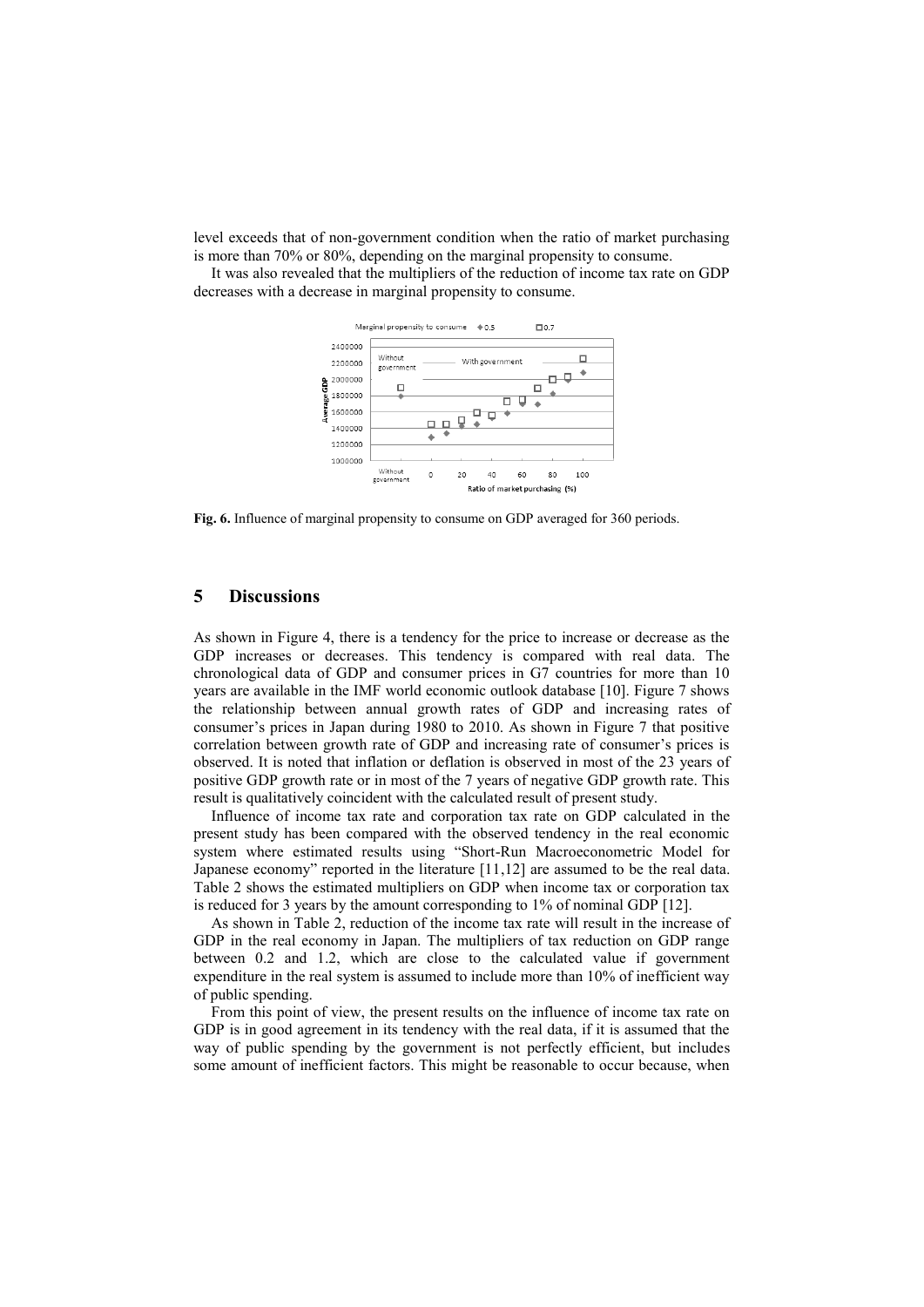the government orders some job to the firms, firms may have a strong incentive to make contract with higher prices, while public employee has, generally speaking, comparatively weak incentive to decrease the prices.

As for the influence of corporation tax rate on GDP, on the other hand, there is a big difference between calculated and observed results. Namely, the reduction of corporation tax rate will also result in the increase in GDP in the real economy as shown in Table 2. This result is completely opposite in tendency with the calculated result as shown in Figure 5(b) where GDP decreases with decreasing corporation tax rate. This is considered because present model assumed to neglect labor market, international trading and advance into oversees market.



**Fig. 7.** Relationship between increasing rate of average price and GDP growth rate.

**Table 2.** Estimated multipliers on GDP when tax rate is reduced

| Year | Effect of income tax reduction<br>(1%of Nominal GDP) | Effect of corporation tax reduction<br>(1%of Nominal GDP) |  |  |
|------|------------------------------------------------------|-----------------------------------------------------------|--|--|
| 2005 | 024                                                  | 045                                                       |  |  |
| 2006 | 0.85                                                 | 0.97                                                      |  |  |
| 2007 |                                                      |                                                           |  |  |

## **6 Conclusion**

An agent based model of an artificial economic system including government has been developed based on the authors' previous model. Using the model, the influences of public policies on GDP and related emergent behavior of macroeconomic phenomena have been analyzed and the following results have been obtained.

1) Although the assets of agents are initially assigned by uniform random numbers, inequality of assets emerges during the simulation, and the distributions of various factors such as consumers' assets, maximum difference in market price in each fiscal period, total sales of retailers and the change in GDP during every period are represented by power law distribution. This suggests that various macro factors emerges due to the interaction between agents in the present model

2) As a result of analyzing the influence of expenditure policies on GDP, employing market purchasing and firm subsidy as the extreme cases of efficiency in public spending, it is revealed that market purchasing has a positive influence on the